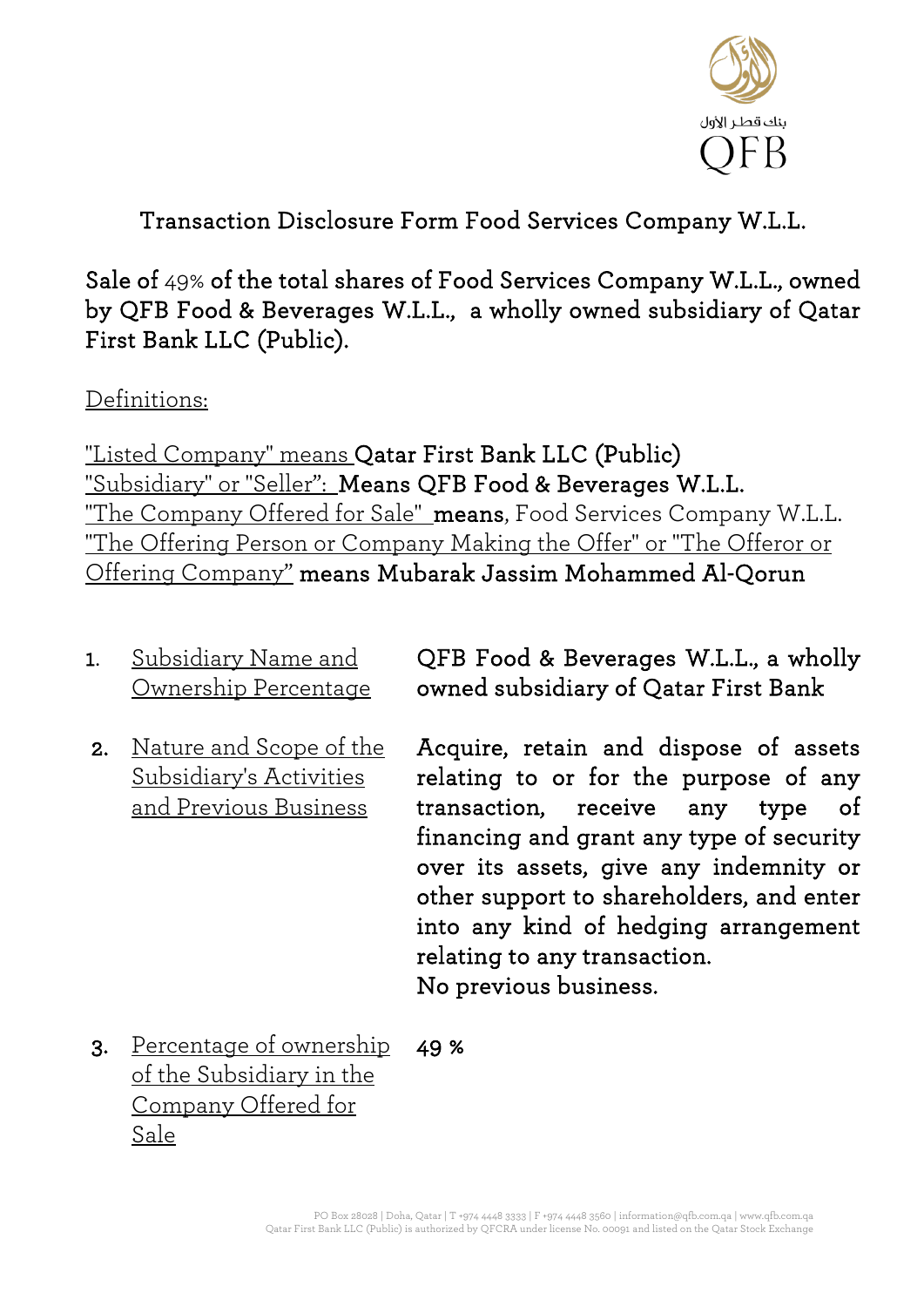بنك قطر الأول Mubarak Jassim Mohammed Al-Qorun

- 4. Name of the Offeror or Offering Company, headquarters, purposes, share capital, address, names of senior management members and major shareholders, and percentage of their ownership in the Company Offered for Sale (if applicable)
- 5. Name of the Company Offered for Sale and its headquarters, purposes, share capital, address, and names of its senior management members and major shareholders

6. Statement of the Shares owned by the Offeror in the Company Offered for Sale

Food Services Company W.L.L., a limited liability company, based in Doha, P.O. Box 12814. Its activities include trading in soft drinks, gateaux, petit four, cookies, cakes, and various types of pastries; trading in live poultry and meat; restaurant management; and other activities listed in the company's commercial register No. 10645. The company's capital is QR 12,000,000 and has a sole owner, Mubarak Jassim Muhammad Al-Qorun. The managers are Saddam Saleh al-Saadi (Yemeni), Qais Abdulrazzaq al-Saleh (Kuwaiti) and Mubarak Jasim Al-Qorun (Qatari).

The Offeror originally owns the majority of voting rights in the Company Offered for Sale and his ownership prior to the acquisition is 51% of the total shares in the Company Offered for Sale.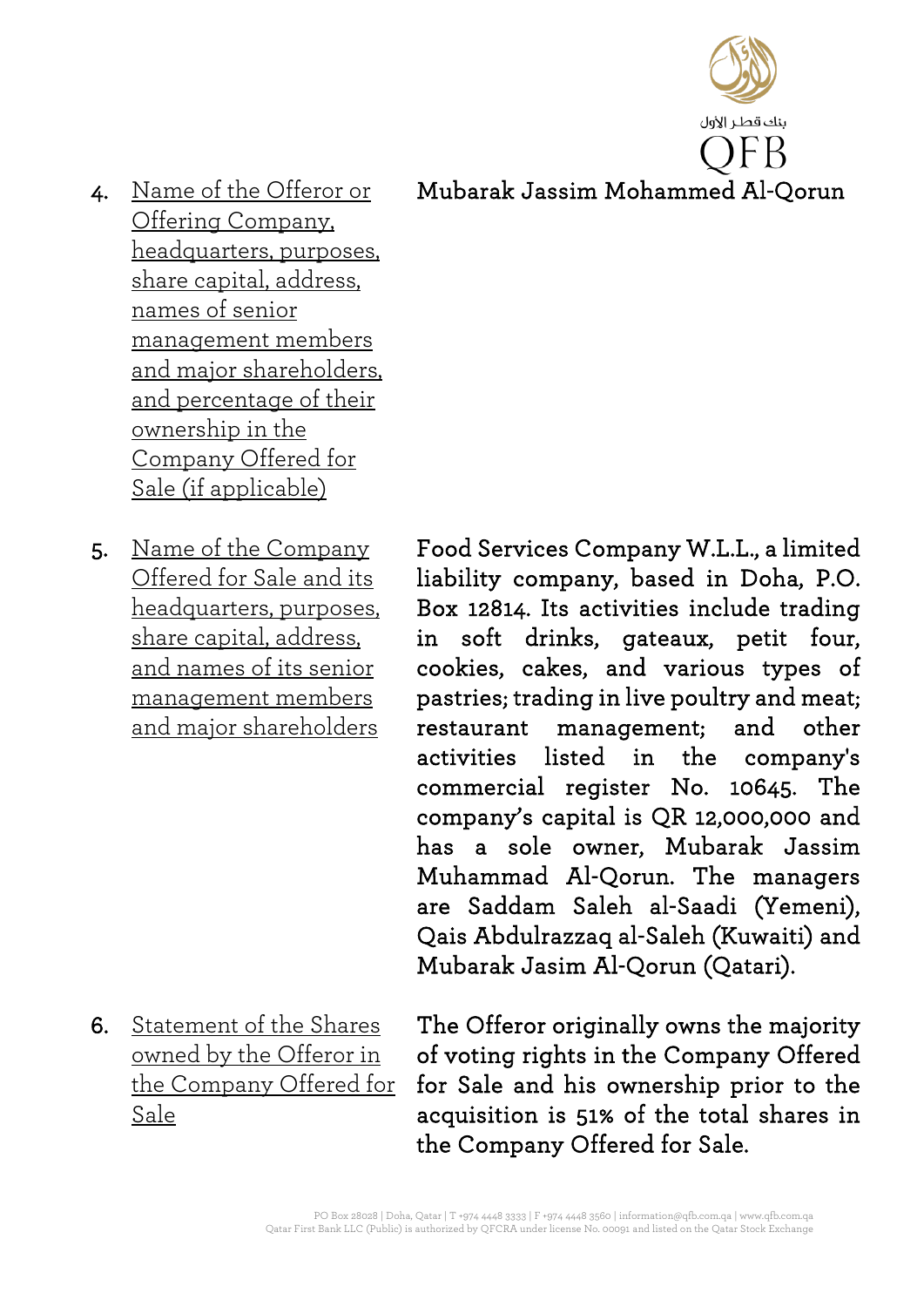

7. Statement of the Shares owned by the Offeror in the Listed Company None

8. Percentage of Shares acquired by the Offeror 49% of the total shares in the Company Offered for Sale, which represent the total shares owned by the Subsidiary (Seller) in the Company Offered for Sale.

- 9. Offer Price by the Offeror QR 24,500,000
- 10. Purpose of the Acquisition

To acquire the rest of the shares of the Company Offered for Sale so that as soon as the acquisition is completed, the Offeror gains full ownership of the Company Offered for Sale. The Offeror already had the majority of the voting rights in the Company Offered for Sale before the acquisition and owned the majority of the shares of the said company, amounting to 51% of the total shares.

- 11. Completion Timeline for the Sale The acquisition was completed on May 30, 2021 according to the disclosure announcement released to the market.
- 12 Implications of the Sale Completion on the Financial Position of the Listed Company and its Shareholders

The sale had a positive impact on the financial performance of the Listed Company and yielded positive results for its shareholders.